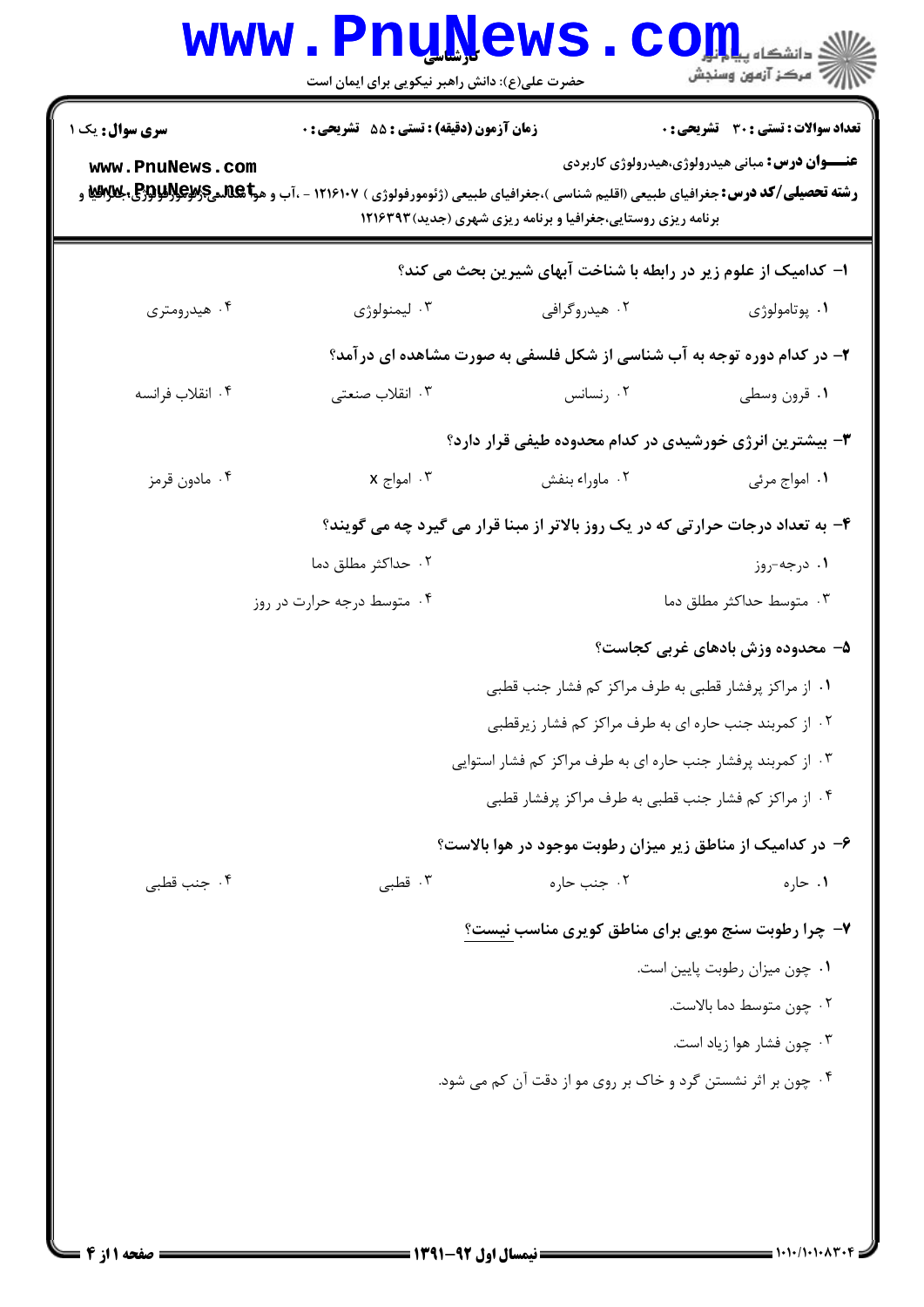# Www.PnuNews.com

حضرت علی(ع): دانش راهبر نیکویی برای ایمان است

| <b>سری سوال : ۱ یک</b>                                                       | <b>زمان آزمون (دقیقه) : تستی : 55 تشریحی : 0</b>                                                                                             |                                                               | <b>تعداد سوالات : تستی : 30 ٪ تشریحی : 0</b>    |  |
|------------------------------------------------------------------------------|----------------------------------------------------------------------------------------------------------------------------------------------|---------------------------------------------------------------|-------------------------------------------------|--|
| www.PnuNews.com                                                              |                                                                                                                                              |                                                               | عنـــوان درس: مبانی هیدرولوژی،هیدرولوژی کاربردی |  |
|                                                                              | <b>رشته تحصیلی/کد درس:</b> جغرافیای طبیعی (اقلیم شناسی )،جغرافیای طبیعی (ژئومورفولوژی ) ۱۲۱۶۱۰۷ - ،آب و هو <b>P.By و P.By و @Byy و</b> اقلیم | برنامه ریزی روستایی،جغرافیا و برنامه ریزی شهری (جدید) ۱۲۱۶۳۹۳ |                                                 |  |
|                                                                              |                                                                                                                                              |                                                               |                                                 |  |
| ۸- با توجه به عرض جغرافیایی میزان رطوبت نسبی چه تغییراتی می کند؟             |                                                                                                                                              |                                                               |                                                 |  |
|                                                                              |                                                                                                                                              |                                                               | ۰۱ در استوا مقدار آن کم است.                    |  |
| ۰۲ حداکثر میزان رطوبت نسبی در عرض جغرافیایی ` <sub>۷ ۳</sub> ۰ م میمالی است. |                                                                                                                                              |                                                               |                                                 |  |
| ۰۳ هر چه از استوا به سمت قطبین برویم از میزان آن کاسته می شود.               |                                                                                                                                              |                                                               |                                                 |  |
| ۰۴ هر چه از استوا به سمت قطبین برویم به میزان آن اضافه می شود.               |                                                                                                                                              |                                                               |                                                 |  |
| ۹- کدامیک از عناصر زیر به طور مستقیم در سیکل هیدرولوژی دخالت دارد؟           |                                                                                                                                              |                                                               |                                                 |  |
| ۰۴ باد                                                                       | ۰۳ فشار                                                                                                                                      | ۰۲ دما                                                        | ۰۱ بارش                                         |  |
|                                                                              |                                                                                                                                              |                                                               | ۱۰– علت توزیع نابرابر بارش در سطح جهان چیست؟    |  |
| ۰۲ توزیع نابرابر فشار                                                        |                                                                                                                                              |                                                               | ٠١ توزيع نابرابر دما                            |  |
| ۰۴ توزیع نابرابر رطوبت                                                       |                                                                                                                                              |                                                               | ۰۳ توزیع نابرابر رطوبت و عامل صعود              |  |
| 1۱- به نسبت بین مقدار بارش و مدت بارش چه می گویند؟                           |                                                                                                                                              |                                                               |                                                 |  |
|                                                                              | ۰۲ حداکثر بارش محتمل                                                                                                                         |                                                               | ٠١ شاخص بارش                                    |  |
| ۰۴ تراكم بارش                                                                |                                                                                                                                              |                                                               | ۰۳ شدت بارش                                     |  |
| ۱۲- از روش تیسن برای مطالعه کدامیک از پارامترهای حوضه استفاده می شود؟        |                                                                                                                                              |                                                               |                                                 |  |
|                                                                              | ۰۲ محاسبه متوسط دمای حوضه<br>٠١ محاسبه متوسط ميزان بارش حوضه                                                                                 |                                                               |                                                 |  |
|                                                                              | ۰۴ محاسبه متوسط رطوبت نسبي حوضه                                                                                                              | ۰۳ محاسبه متوسط دمای حداکثر حوضه                              |                                                 |  |
|                                                                              | ۱۳- از روش ایوانف برای محاسبه کدامیک از پارامترهای هیدرولوژیکی استفاده می شود؟                                                               |                                                               |                                                 |  |
|                                                                              | ٠٢ محاسبه تبخير واقعى                                                                                                                        |                                                               | ٠١ حداكثر براش محتمل                            |  |
| ۰۴ محاسبه دوره بازگشت سیل                                                    |                                                                                                                                              |                                                               | ۰۳ محاسبه تبخير پتانسيل                         |  |
|                                                                              | ۱۴- تورنت ویت برای محاسبه تبخیر از کدامیک از عناصر اقلیمی استفاده می کند؟                                                                    |                                                               |                                                 |  |
| ۰۴ درجه حرارت                                                                | ۰۳ فشار                                                                                                                                      | ۰۲ رطوبت نسبی                                                 | ۰۱ بارش                                         |  |
|                                                                              | ۱۵– کدامیک از روشهای زیر در گزارشها، طرحها و پروژهای عمرانی کاربرد بیشتری دارد؟                                                              |                                                               |                                                 |  |
| ۰۴ بلانی-کریدل                                                               | ۰۳ هائوده                                                                                                                                    | ۰۲ پنمن                                                       | ۰۱ ایوانف                                       |  |
|                                                                              |                                                                                                                                              |                                                               |                                                 |  |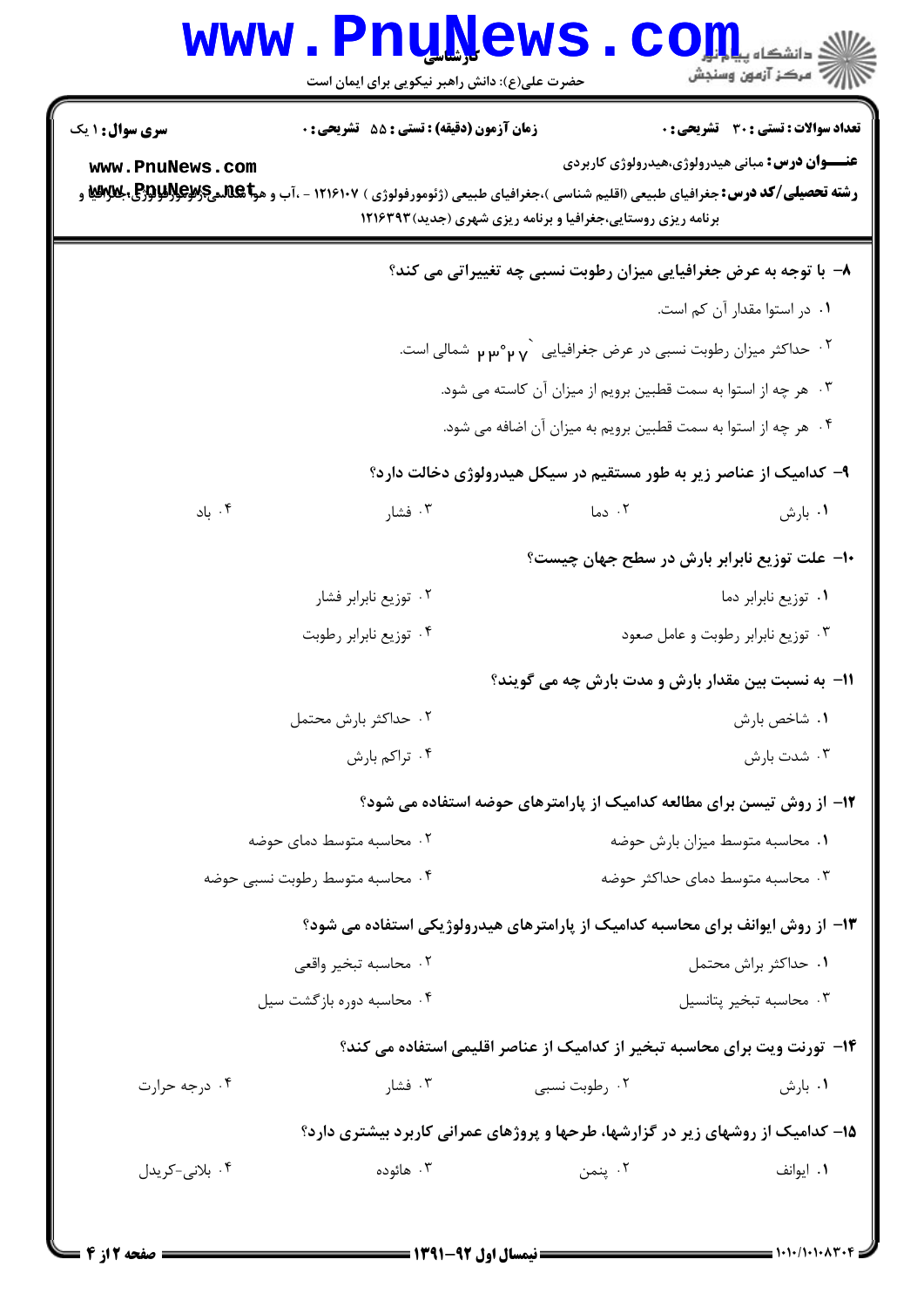# **www.PnuNews.com** حضرت علی(ع): دانش راهبر نیکویی برای ایمان است **تعداد سوالات : تستي : 30 ٪ تشريحي : 0 سری سوال : ۱ یک** زمان آزمون (دقيقه) : تستى ; 55 ٪ تشريحي ; . **عنـــوان درس:** مباني هيدرولوژي،هيدرولوژي کاربردي www.PnuNews.com **رشته تحصیلی/کد درس:** جغرافیای طبیعی (اقلیم شناسی )،جغرافیای طبیعی (ژئومورفولوژی ) ۱۲۱۶۱۰۷ - ،آب و هو**تا REپرEپDپوتوتوتوتوتوتو** بکلا برنامه ریزی روستایی،جغرافیا و برنامه ریزی شهری (جدید) ۱۲۱۶۳۹۳ ۱۶- در ایران برای محاسبه تبخیر از سطح آب از کدام طشت استفاده می شود؟ ۰۲ طشت استاندا, د آمریکایی ٠١ طشت استاندارد انگليسي ۰۴ طشت استاندار د چینی ۰۳ طشت استاندارد روسی ۱۷– کدامیک از عوامل زیر در نفوذ آب به داخل زمین نقش ندارد؟ ۰۲ شدت بارش ۰۱ کیفیت آب ۰۴ نوع و میزان پوشش گیاهی ۰۳ عرض جغرافیایی ۱۸- وجود کلوئیدها در خاک چه نقشی در نفوذ پذیری آب ایفاء می کند؟ ۰۲ باعث بازشدن منافذ خاک مے، شود. ۰۱ نفوذ پذیری ,ا افزایش مے ،دھد. ۰۳ نفوذ پذیری را کاهش می دهد. ۰۴ هیچ نقشی در نفوذ پذیری ندارد. ۱۹- با استفاده از کدام ابزار زیر می توان میزان نفوذ آب در خاک را اندازه گیری کرد؟ ۰۲ لیسیمتر ۰۴ پیروهلیومتر ۰۳ سولاریمتر ٠١. طشت تبخير ۲۰- چرا در هیدرولوژی بیشتر بر روی حوضه های باز تأکید می شود؟ ۰۱ چون حوضه های باز شیب بیشتری دارند. ۰۲ چون وسعت آنها زیاد است. ۰۳ به جهت بهره گیری از آب شیرین میان ارتفاعات ۰۴ چون حوضه های باز منتهی به نواحی پست هستند. **۲۱**- در مناطقی که شیب زیاد است الگوی انشعابات آبراهه ها چگونه است؟ ۰۴ موازی ۰۳ داربستی ۰۱ متمایل به مرکز مسلسل ۲۰ درختی ۲۲- در هیدرولوژی برای مشخص کردن تأثیر انشعابات بر هیدروگراف سیل از چه شاخصی استفاده می شود؟ ٢. الگوى انشعاب آبراهه ۰۱ تراکم زهکشی ۰۳ شیکه آبراهه حوضه ۰۴ نسبت انشعابات حوضه ۲۳- در یک شهرستان نسبت انشعابات ۴ حوضه بدین قرار زیر اندازه گیری شده است  $B=7$   $C=2.5$   $D=9$ در کدام حوضه هیدروگراف سیل زودتر به نقطه اوج خود می رسد؟  $A=4$  $D. f$  $C \cdot r$  $B \cdot Y$  $A \cdot Y$

 $= 1.1.11.1.1144$